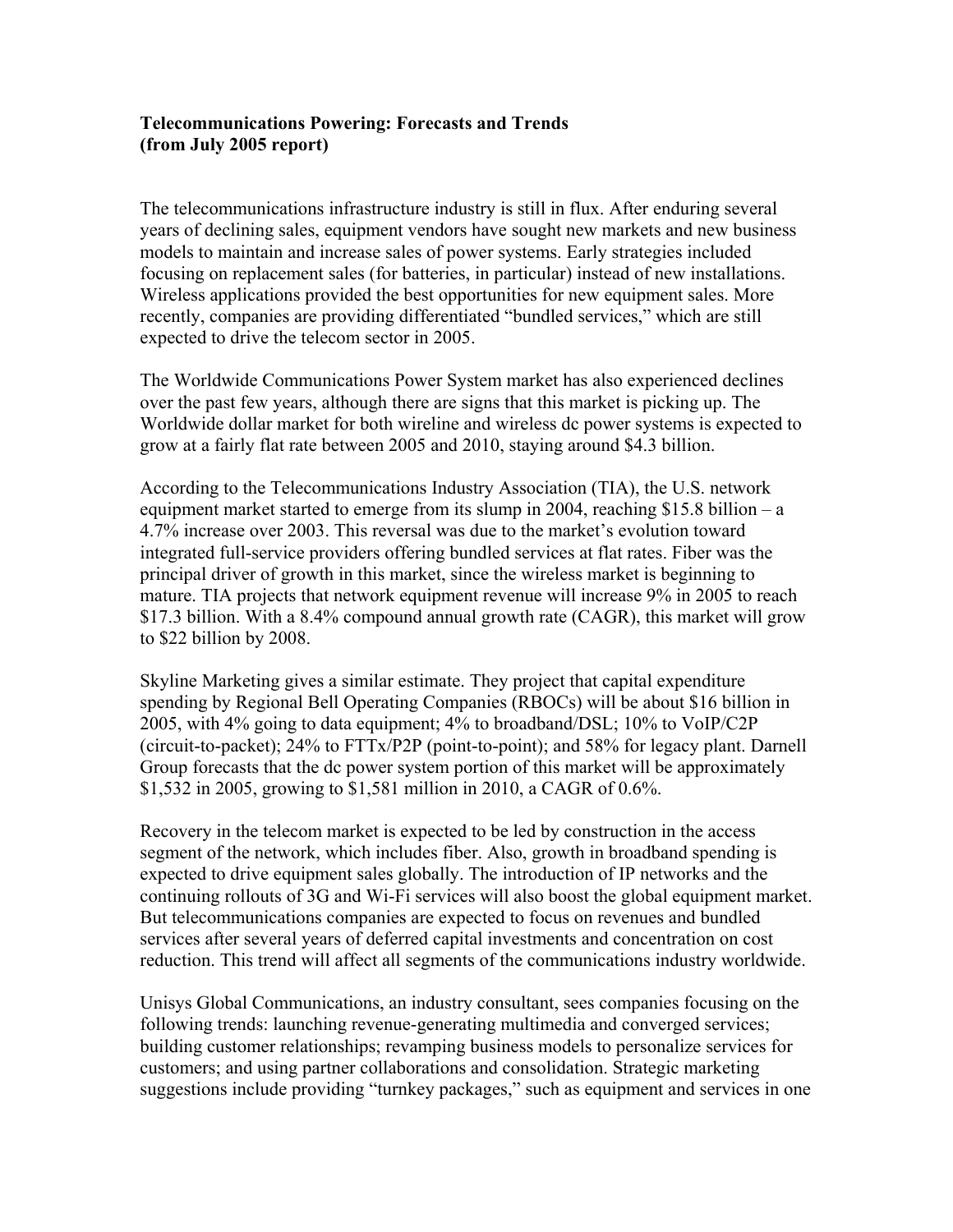stop; and to scope aftermarket opportunities, such as equipment add-ons and site management/maintenance. Engineering & Installation Services related to the power system include installing, assembling and testing the system; and analyzing power needs and network protection. These services can be up to 25% of the total power system cost. By 2010, this percentage could increase to about 32% of the power system cost.

Applications are a major differentiator for determining where growth is taking place in the communications power systems market. This report does not include customer premises equipment (CPE), so all applications fall under either Wireline and Wireless, and forecasts are included for these application areas. Since CATV has its own unique power requirements, CATV is another separate application. Many emerging broadband technologies are technically CPE solutions, yet some of them are expected to challenge traditional telecom technologies that operate up to the customer premises. For example, how will challengers like broadband-over-powerlines (BPL) fare? A greater threat could be new battery chemistries that provide a better total cost of ownership than existing flooded or VRLA battery solutions.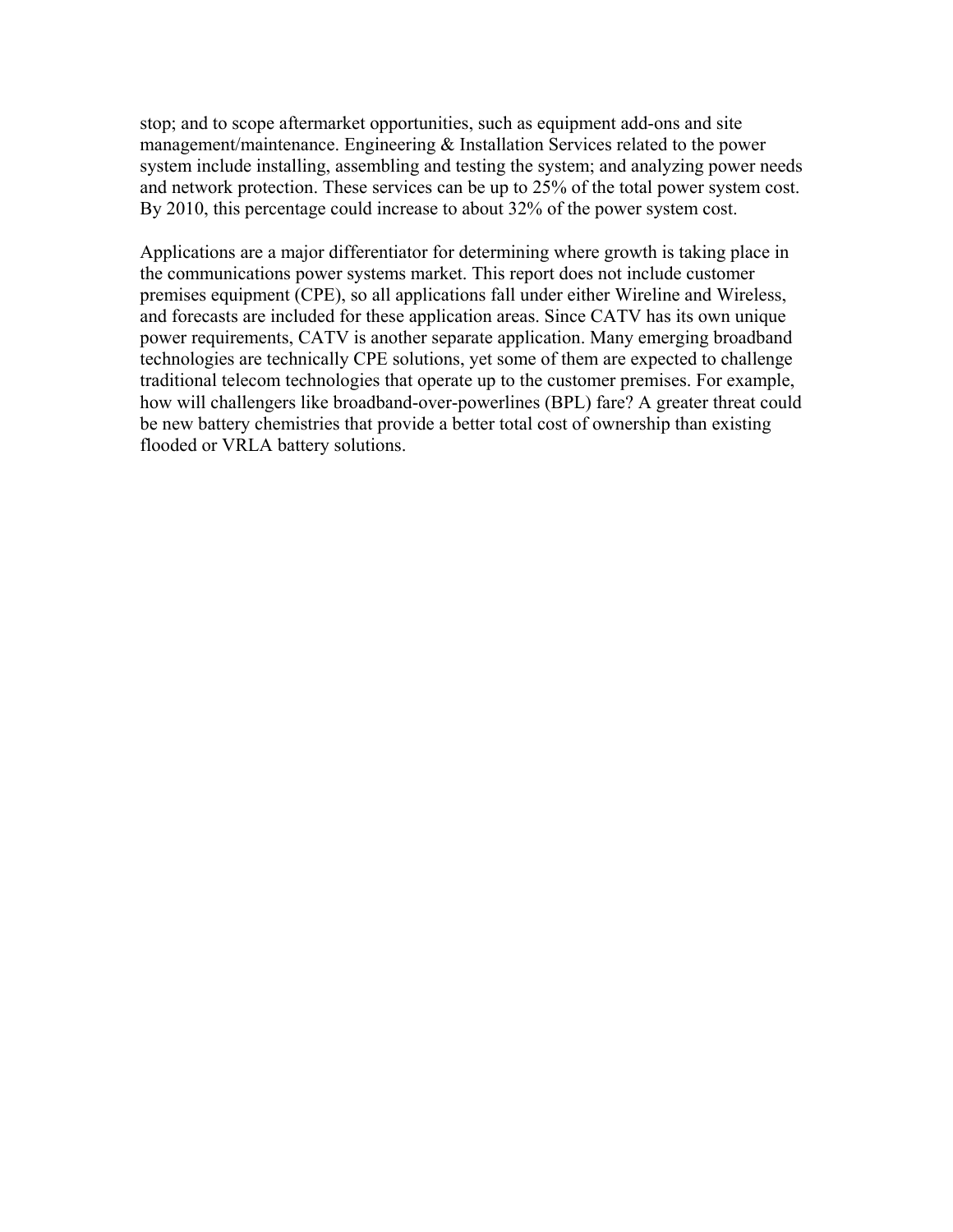Mohan Mankikar Micro-Tech Consultants 1686 Jessica Place Santa Rosa, CA 95403 USA Tel: (707) 575-4820 Fax: (707)-579-3706 Email: MicroMohan@AOL.com Web Site: www.Micro-TechCo.com

Top-10 Power Supply Companies OEM Power Supplies 2005 WW Sales: US Dollars in Millions

| N <sub>o</sub> | PS Companies                             | WW 2005 Sales |
|----------------|------------------------------------------|---------------|
|                | <b>Delta Electronics</b>                 | ~1729         |
| $\overline{2}$ | <b>Emerson Network Power/Astec Power</b> | ~15700        |
| 3              | Lite-On Technology                       | ~5690         |
| 4              | TDK/Lambda                               | ~5675         |
| 5              | Phihong                                  | $~1$ $~5401$  |
| 6              | FSP Group                                | ~1.5400       |
| 7              | Acbel Polytech Inc.                      | ~2\$378       |
| 8              | <b>Artesyn Technologies</b>              | ~2\$346       |
| 9              | Hipro                                    | ~15330        |
| 10             | Murata                                   | ~1.5320       |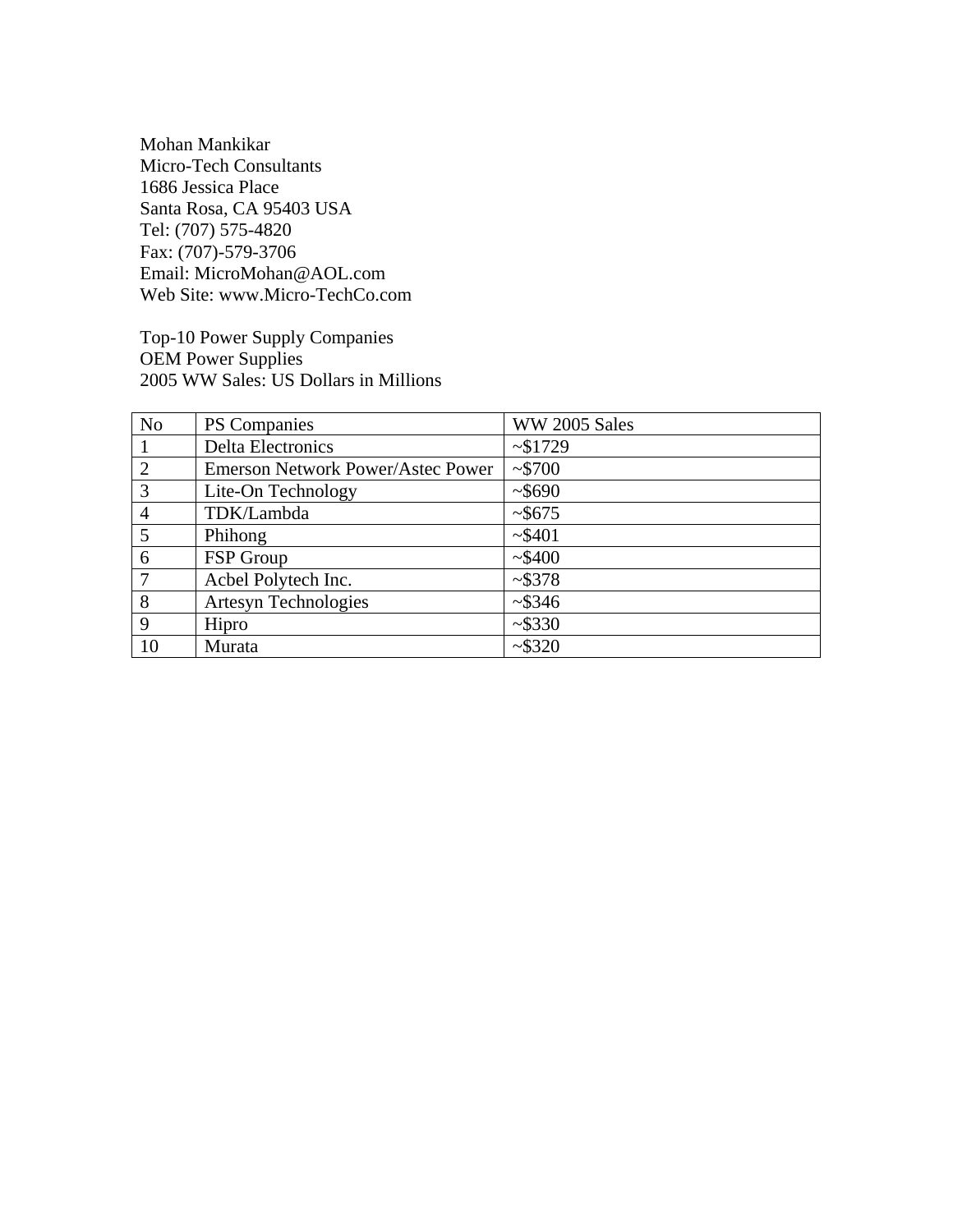## **Embedded Switching Power Supplies:**

# **AC-DC:**

The following data reflects total 2006 global consumption (merchant and captive). It excludes: external power supplies ("lump & cord," "wall warts," benchtop power supplies) and linear power supplies.

#### **Size:** \$11.4B **5 Year CAGR:** 5.7%

### **Key Trends:**

- Rapid trend towards merchant sales
- Substantial trend towards standard and modified/standard products away from custom designs
- Rapid growth of unit sales volume in Asia/Pacific
- Slowing trend towards power factor correction, as the large majority of products are already equipped.

Over the next five years growth of AC-DC switching power supplies will be driven by the continuing rise of consumer devices. Also, increasing demand for functionality in products is leading to higher power requirements, which often results in demand for more expensive power supplies. Niche markets such as lighting, industrial, and medical are fueling further growth on a smaller scale than the major markets for consumer, computing, and telecom. The rise of consumer products as the most important vertical market pushes increasing unit sales, but at the same time pulls down the average selling price. This occurs injunction with a period of consolidation in the industry as three of the top five power supply manufacturers have been involved with acquisitions in the past year.

## **DC-DC**:

The following data reflects total 2006 global consumption (merchant and captive). It includes "bricks," VRMs, and other board-mounted converters.

# **Size:** \$6.9B **5 Year CAGR:** 9.2%

## **Key Trends:**

- Telecom/Datacom represents the largest consuming industry, followed by Computers/Office Automation.
- Rapid trend away from custom designed products towards standard and modified standard products.
- Continuing trend towards isolated products.
- Rapid trend towards use of distributed power architecture with POLs across more applications.